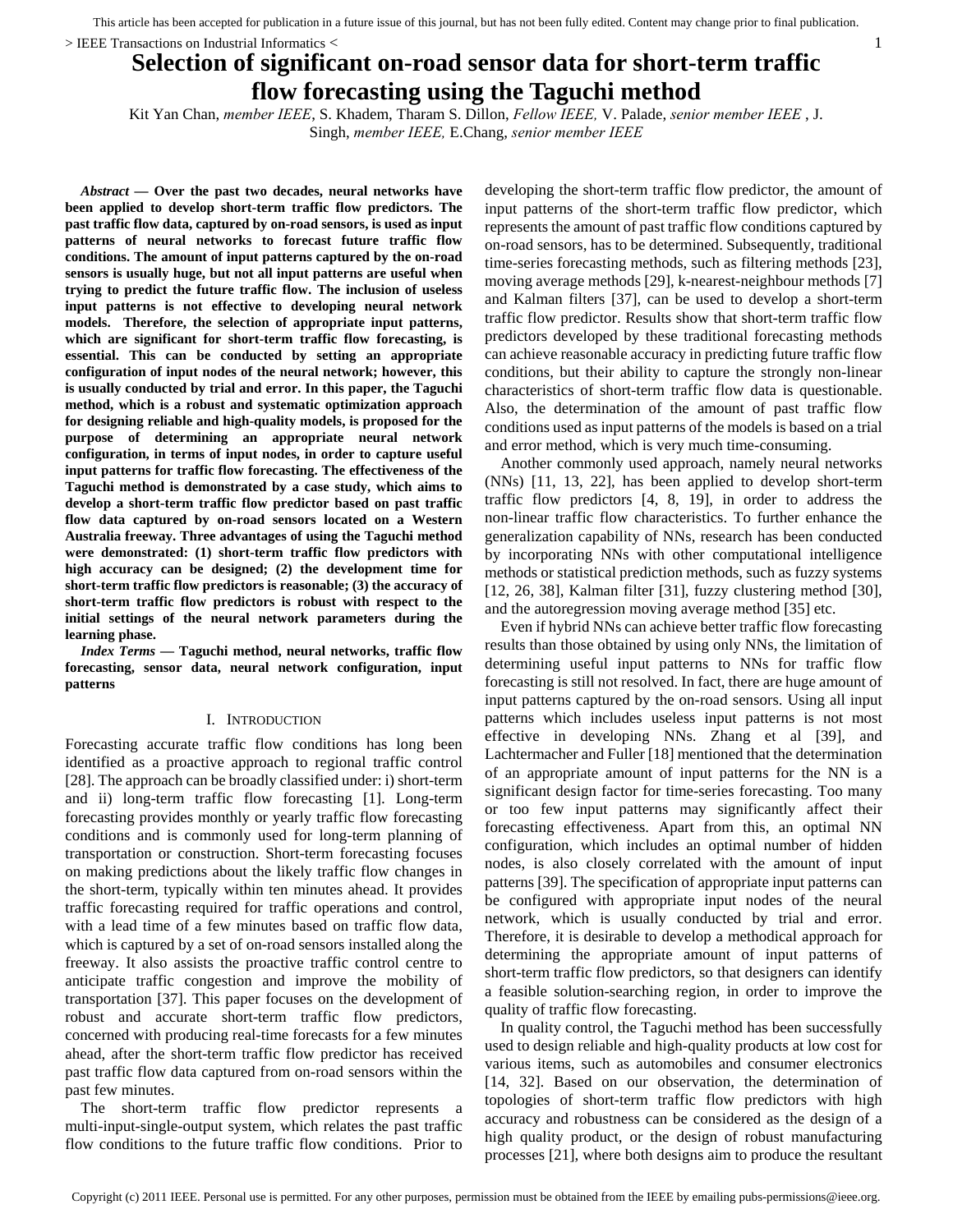functionality which approximates the ideal function as closely as possible. In fact, the Taguchi method has also been used for the design of configurations of NNs for various manufacturing processes [16, 17, 24, 27, 52] and material characteristics [41, 20]. In this paper, we propose the Taguchi method as a means of developing optimal topologies of short-term traffic flow predictors by optimizing the configuration and the inputs of NN models.

The present research, which adopts the Taguchi method to investigate the significance of the design factors for short-term traffic flow predictors, can be classified into two types: a) past traffic flow conditions used as input patterns to the NN, and b) NN configurations, such as the number of hidden nodes, the number of hidden layers, the activation functions between nodes, etc. In accordance with the Taguchi method, these design factors are arranged in an inner orthogonal array. The Taguchi method conducts systematic trials based on orthogonal arrays to study the design factors using a small number of trials, and then it estimates the appropriate values of the design factors that can optimize a given performance measure, typically the differences between the actual data and the responses of the short-term traffic flow predictors. The Taguchi method is intended to achieve the following objectives, which are critical factors for the development of the short-term traffic flow predictors: (1) high accuracy, which is required for short-term traffic flow predictors; (2) reasonable time for the development of short-term traffic flow predictors; and (3) robust accuracy of short-term traffic flow predictors, which can withstand the initial setting of the NN weights during the learning phase, in order to reduce the chance of settling at local minima.

The rest of the paper is organized as follows. Section 2 provides a brief description of the Taguchi method. Section 3 defines and describes the topology of the short-term traffic flow predictor. In Section 4, the main operations of the Taguchi method for short-term traffic flow predictor design, which involve the identification of design factors, the specification of objective functions, the trial design, and analysis of accuracies and reliabilities, are discussed. Finally, the discussion of the results and some conclusions, regarding short-term traffic flow predictor design using the Taguchi method, is presented in Section 5.

## II. ROBUST DESIGN USING TAGUCHI METHOD

In this section, the Taguchi method, which has been widely used for the robust design of products [14, 32], is briefly described. To develop a product, the basic functional prototype design, which defines the configuration and attributes of the product undergoing analysis or development, is first initiated based on the designers' knowledge of the product. The initial design is usually far from optimal in terms of quality or robustness. Therefore, it is necessary to identify the settings of design factors that optimize the performance characteristics and minimize the sensitivity of engineering designs to the sources of variation.

A common approach to design optimization is to experiment with the design factors one at time or by the trial and error method, until a reasonable design with certain qualities is found. However, with the trial and error method, it may take a very long time to complete the design optimization. To determine the optimum conditions, a "full factorial" approach can be used, where all possible combinations of levels in all parameters are considered. When a product has *n* design factors and each of them has *k* levels, the total number of combinations of levels for the "full factorial" approach is  $k<sup>n</sup>$ . When the number of design factors is large, it is almost impossible to test all possible combinations of levels in all design factors. For example, if the designer is studying 15 design factors with two levels, a full factorial approach requires examining  $32768$  (i.e.:  $2^{15}$ ) experiments.

|  |  | <b>Table 1</b> Orthogonal array ( $L_9(3)$ ) |  |
|--|--|----------------------------------------------|--|
|--|--|----------------------------------------------|--|

| <b>Experiments</b> | <b>Design</b><br>variable A | <b>Design</b><br>variable B | Design<br>variable C | <b>Design</b><br>variable D |
|--------------------|-----------------------------|-----------------------------|----------------------|-----------------------------|
|                    |                             |                             |                      |                             |
|                    |                             |                             |                      |                             |
|                    |                             |                             |                      |                             |
|                    |                             |                             |                      |                             |
|                    |                             |                             |                      |                             |
|                    |                             |                             |                      |                             |
|                    |                             |                             |                      |                             |
|                    |                             |                             |                      |                             |
|                    |                             |                             |                      |                             |

In quality engineering, the Taguchi method is extremely effective to improve product quality while keeping the cost of design optimization low. In particular, experimental configurations are a systematic and efficient mechanism for exploring the domain of the design factors. It studies the effect of design factors simultaneously by planning matrix experiments using an orthogonal array, which studies a design factor domain with the smallest number of experiments [34]. For a product with 4 design factors with each design factor having 3 levels, a full factorial design requires 81 (i.e.:  $3<sup>4</sup>$ ) experiments. Only 9 experiments are sufficient to evaluate the main effect of each design factor in order to determine the optimum condition, when an orthogonal array,  $L_{\text{9}}(3)$  (shown in Table 1), is used. Therefore  $72$  (i.e.:  $81-9$ ) experiments are saved, compared with the full factorial design. In  $L_{\text{0}}(3)$ , there are four columns representing the design factors A, B, C and D, each of which has three levels. The number of rows represents the configurations of the product to be tested with respect to the experimental level defined by the row. The number of columns represents the maximum number of design factors which is studied, where the experimental levels defined by the columns are mutually orthogonal.

For example, in the first experiment, the four design factors have respective levels of one; in the second experiment, the four design factors have respective levels of either one or two. The first design factors are in level one and the last three design factors are in level two. Combinations in  $L_{9}(3)$  have the pairwise balancing property, whereby every test setting of a design factor occurs with every experiment of all other design factors that have the same number of times. It minimizes the number of required experiments, while retaining the pairwise balancing property.

## III. SHORT-TERM TRAFFIC FLOW PREDICTOR

The short-term traffic flow predictor conducts future traffic flow forecasting based on current and past traffic flow conditions,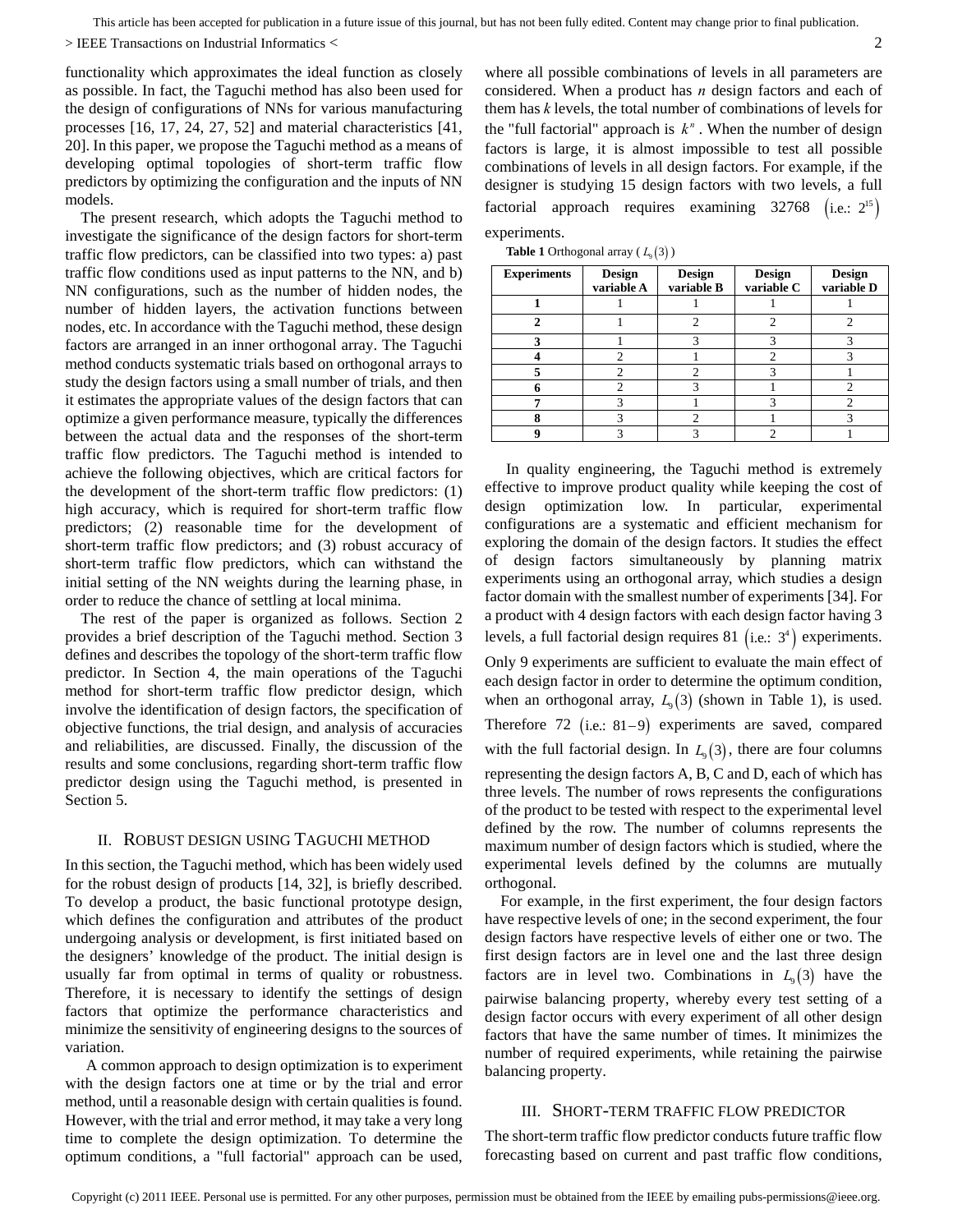which are collected by the *n* detector stations  $(D_1, D_2, \ldots,$  and  $D_n$ ) as illustrated in Figure 1.  $D_1$ ,  $D_2$ , ..., and  $D_n$  are located between the on-ramp and the off-ramp of the freeway. *Di* captures the average speed,  $s_i(t)$ , of vehicles passing by between time *t* and time  $(t + T_s)$ , where  $T_s$  is the sampling time.  $s_i(t)$  reflects the traffic flow condition of the freeway at the location of  $D_i$ . If  $s_i(t)$  is near the speed limit of the freeway, the traffic flow condition at the location of  $D_i$  is smooth. The output of the short-term traffic flow predictor indicates the prediction of the average speed of vehicles,  $\hat{s}_L(t + m \cdot T_s)$ , passing through the *L*-th detector station at time  $(t + m \cdot T_s)$ , where future traffic flow with *m* sampling time ahead is forecast.  $\hat{s}_L(t + m \cdot T_s)$  as illustrated in Figure 2.





Fig. 2 Illustration of the input patterns and output of the short-term traffic flow predictor

 $\hat{s}_{\ell}(t + mT_s)$  is formulated by a neural network with a fully connected cascade configuration, namely NN, as follows:

$$
\hat{s}_{L}(t+m \cdot T_{s}) = \Psi \bigg( \sum_{i=1}^{n} \sum_{j=1}^{p_{i}} \gamma_{i,j}^{M} s_{i} (t-j \cdot T_{s}) + \sum_{k=1}^{M-1} w_{k}^{M-1} \Theta_{k} + \gamma_{0}^{M} \bigg),
$$
\n(1)\nwhere  $\Theta_{l} = \Psi \bigg( \sum_{i=1}^{n} \sum_{j=1}^{p_{i}} \gamma_{i,j}^{M} s_{i} (t-j \cdot T_{s}) + \sum_{k=1}^{l-1} w_{k}^{l-1} \Theta_{k} + \gamma_{0}^{l-1} \bigg)$   
\nwith  $M > l \ge 2$ ,\nand  $\Theta_{1} = \Psi \bigg( \sum_{i=1}^{n} \sum_{j=1}^{p_{i}} \gamma_{i,j}^{1} s_{i} (t-j \cdot T_{s}) + \gamma_{0}^{l} \bigg).$ 

and  $\Theta_1 = \Psi \Bigg[ \sum_{i=1} \sum_{j=1}^n \gamma_{i,j}^1 s_i \left( t - j \cdot T_s \right) + \gamma_0^1 \Bigg]$ NN consists of parametrical factors and design factors. Three parametrical factors are represented by the NN weights which included: i) the weight on the connections between the *k*-th and the *l*-th hidden sets,  $w_k$ , with *l*>*k*; ii) the weights on the connections between the input sets and the *k*-th hidden sets,  $\gamma_{i,j}^k$ ; and iii) the biases of the *k*-th hidden set,  $\gamma_0^k$ . Three design factors are included: i) the number of hidden nodes, *M*; ii) the activation function of the hidden set,  $\Psi(.)$ ; and iii) the total number of input nodes,  $N_f$ , which is determined by  $N_f = (p_1 + p_2 + ... + p_n)$ , where  $p_1, p_2, ...,$  and  $p_n$  are the numbers of past traffic flow patterns collected from  $D_1, D_2, \ldots$ and *Dn* respectively.

The performance of NN can be evaluated by the mean absolute relative error ( $e_{\text{MARE}}$ ), which indicates the differences between the true collected future traffic flow data and the predictions of NN. Based on the collected traffic flow data,  $e_{\text{MARE}}$  is formulated as equation (3):

$$
e_{\text{MARE}} = \frac{1}{\|\mathbf{R}_{\text{test}}\|_{\left[\theta(k),\varphi(k)\right] \in \mathbf{R}_{\text{test}}}} \frac{\left|\theta(k) - \hat{\theta}\big(\varphi(k)\big)\right|}{\theta(k)},
$$
(3)

where  $\hat{\theta}(\varphi(k))$  is the prediction of the NN,  $\mathbf{R}_{\text{test}}$  is the test data set with  $\left[\theta(k), \varphi(k)\right] \in \mathbf{R}_{\text{test}}$  and  $k = 1, 2, \dots, \|\mathbf{R}_{\text{test}}\|$ .  $\theta(k)$  is the average speed of vehicles collected from the *L*-th detection station at the time  $(t(k) + m \cdot T_s)$ ;  $\theta(k)$  is denoted by

$$
\theta(k) = s_L \left( t(k) + m \cdot T_s \right); \tag{4}
$$

as well as  $\varphi(k)$  is the current and past traffic flow data, which is collected from the *n* detection stations and is denoted by:

$$
\varphi(k) = \left[s_1(t(k)), s_1(t(k)-T_s), ..., s_1(t(k)-p \cdot T_s), s_2(t(k)), s_2(t(k)-T_s), ...,\\s_2(t(k)-p \cdot T_s), ..., s_n(t(k)-T_s), ..., s_n(t(k)-p \cdot T_s)\right]
$$
\n(5)

 $s_j(t(k) - i \cdot T_s)$  is the average speed of cars collected at time  $(t(k) - i \cdot T_s)$  by the *j*-th detection station, *D<sub>j</sub>*, with *j*=1, 2, …,*n*, and  $i = 1, 2, ..., p \ge p_1, p_2, ..., p_n$ , where the number of input nodes of the NN is equal to,  $p_1 + p_2 + ... + p_n$ . *p* is the number of pieces of past traffic flow data collected from all the detection stations

 The determination of the optimal NN involves two main tasks: pre-defining the design factors and optimizing the parametrical factors. When the design factors are pre-defined, the optimization of the parametrical factors can be carried. The literature indicates that much research has been conducted on the optimization of parametrical factors of NN. For example, the back-propagation algorithm is a commonly used method to train NNs for short-term traffic flow forecasting from the past [4, 9, 10] and recent research [15, 42].

 However, the trial and error method is still usually used for pre-defining the design factors. The values of  $p_1, p_2,...,$  and  $p_n$ determine the number of input nodes of the NN which may significantly affect the NN in forecasting future traffic flow. To pre-define the design factors, a systematical and effective method, namely the Taguchi method [33, 34], is proposed. It has been previously widely used to reduce variation in the quality characteristics of products and improve manufacturing robustness. The operations of the Taguchi method for designing short-term traffic flow predictors are detailed in Section 4.

## IV. **DESIGN OF SHORT-TERM TRAFFIC FLOW PREDICTORS USING TAGUCHI METHOD**

In order to illustrate the use of the Taguchi method for designing short-term traffic flow predictors, a case study was conducted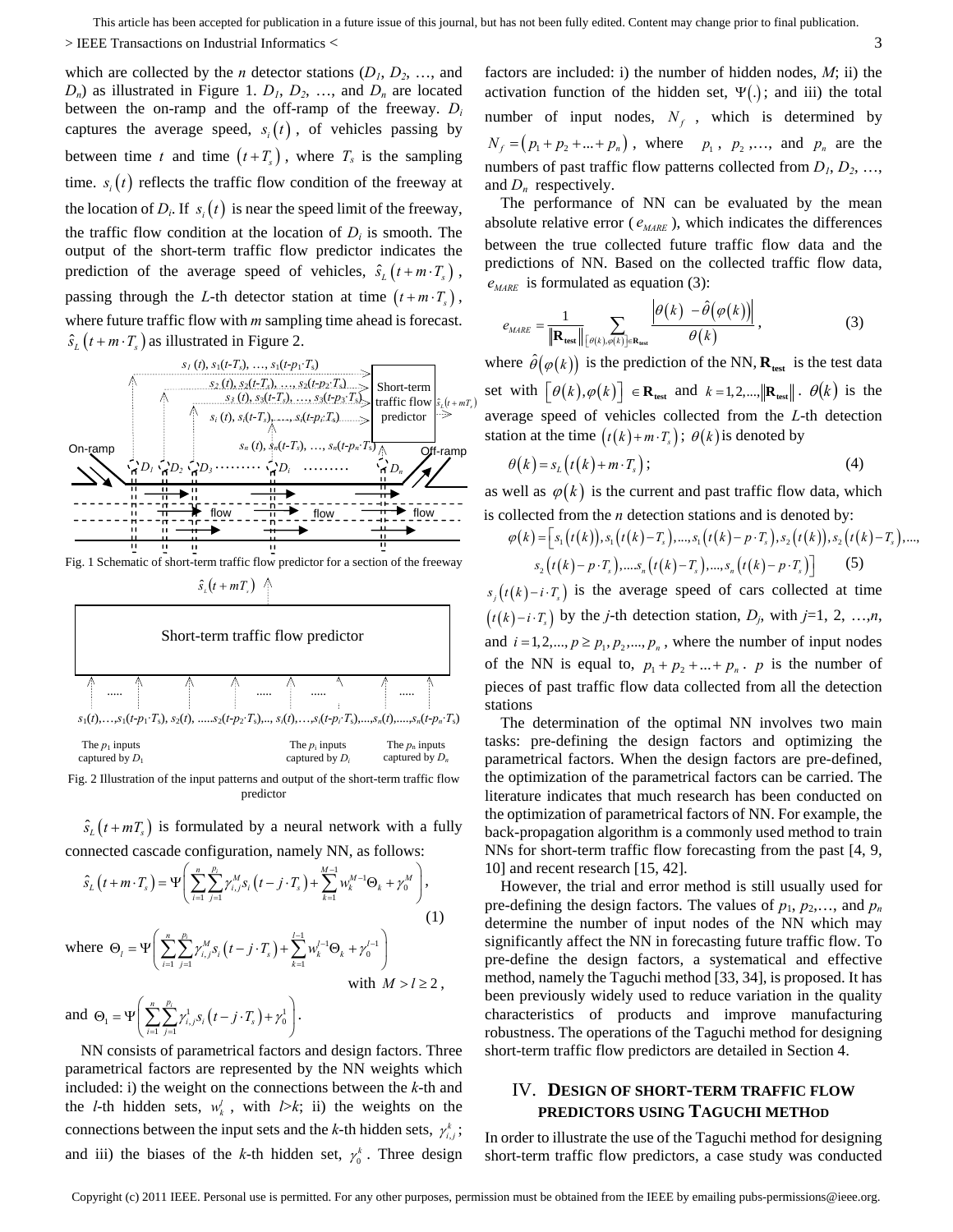based on a real configuration of detection stations installed along a section of the Mitchell Freeway, Western Australia. Three detection stations,  $D_1$ ,  $D_2$  and  $D_3$ , are located at the intersection of Reid Highway and Mitchell Freeway: *D*<sub>1</sub> is located at the off-ramp of Reid Highway; *D*<sub>2</sub> is located between the off-ramp and on-ramp of Reid Highway; as well as  $D<sub>3</sub>$  is located at the off-ramp of Reid Highway. Four detection stations,  $D_4$ ,  $D_5$ ,  $D_6$  and  $D_7$ , are located at the intersection of Hutton Street and Mitchell Freeway:  $D_4$  is located at the off-ramp of Hutton Street;  $D_5$  and  $D_6$  are located between the off-ramp and on-ramp of Hutton Street; also  $D_7$  is located at the off-ramp of Hutton Street. The distance between Reid Highway and Hutton Street is about 7 kilometres. The short-term traffic flow predictor is developed to forecast future traffic flow conditions with 2 sampling times ahead.

The traffic flow data sets were collected from the sixth week of 2009. They were collected over the 2-hour peak traffic period  $(6.30 - 10.30)$  am) on the five business days of the week, Monday, Tuesday, Wednesday, Thursday and Friday. Sixty seconds (1 minute) of sampling time were used and a total of 600 observations were included in each set of traffic flow data. Each traffic flow data set was divided into two sub-sets. The first sub-set of traffic flow data, namely the training data, collected from Monday to Thursday (comprising 80% of all the observations or 480 observations), was used for training the neural network models. The second sub-set of traffic flow data, namely the test data, collected from Friday (comprising 20% of all the observations or 120 observations), was used to evaluate the generalization capability of the trained neural network models. Data collected on Friday was used as test data and data collected from Monday to Thursday was used as training data, because we can use only the past data (collected from Monday to Thursday) to train the short-term traffic flow predictors and use the future data (collected on Friday) to evaluate the generalization capabilities of the short-term traffic flow predictors. It is not possible to use future data to train the short-term traffic flow predictors.

In the short-term traffic flow predictor, a complex relationship exists between the past and current traffic flow conditions which are captured by the seven detection stations, as well as the forecasted future traffic flow condition. The main objective of the proposed short-term traffic flow predictor is to accurately and reliably forecast future traffic flow conditions. The Taguchi method involving the following steps is proposed to optimize the topology of the short-term traffic flow predictor:

- (A) Identification of design factors of short-term traffic flow predictors
- (B) Specification of object functions for short-term traffic flow predictors
- (C) Trial design for developing short-term traffic flow predictors
- (D) Analysis of accuracies and reliabilities achieved by short-term traffic flow predictors

#### *A. Identification of design factors*

In the design of short-term traffic flow predictors, the design factors under consideration and their alternative levels are shown in Table 2.

These design factors are mostly related to determining the optimal topology of the short-term traffic flow predictor. Design factor A and Design factor B are critical for developing a NN for time series forecasting [2]. Design factor C to Design I are regarding the input nodes of the short-term traffic flow predictor, which are more significant for the design of NN configuration than is the determination of the number of hidden nodes for time series forecasting [39]. They are described by:

**Design factor A**: The number of hidden nodes in the hidden layers is an important design factor, which determines the size of the NN for the short-term traffic flow predictor. The number of hidden nodes recommended by [36] is  $\log_2(480) \approx 10$ . The maximum number of hidden nodes of 50 is recommended by [6] to model a set of benchmark modeling problems. Therefore, Level 1, Level 2 and Level 3 are set between these two settings. 10 hidden nodes, 20 hidden

nodes and 50 hidden nodes are set as Level 1, Level 2 and Level 3 respectively. **Design factor B**: For the activation functions of the hidden

set,  $\Psi(.)$ , Tansig, Logsig and Purelin functions are commonly used. Level 1, Level 2 and Level 3 are defined as Tansig, Logsig and Purelin functions respectively.

**Design factors C to Design factor I**: the amounts of input patterns of the short-term traffic flow predictor, are determined by  $p_1, p_2, ...,$  and  $p_7$ , with respect to the seven detection stations,  $D_1$ ,  $D_2$ , ..., and  $D_7$  respectively. They represent the number of time sampling lags that are captured by the detection stations. 1 time sampling lags, 5 time sampling lags, and 10 time sampling lags are considered as Level 1, Level 2 and Level 3 respectively.

| Design factor   |                     | Level  |        |         |  |  |
|-----------------|---------------------|--------|--------|---------|--|--|
|                 |                     | 1      | 2      | 3       |  |  |
| Design factor A | Number of           | 10     | 20     | 50      |  |  |
|                 | hidden nodes        |        |        |         |  |  |
| Design factor B | <b>Activation</b>   | Tansig | Logsig | Purelin |  |  |
|                 | function, $\Psi(.)$ |        |        |         |  |  |
| Design factor C | $p_1$ w.r.t $D_i$   |        | 5      | 10      |  |  |
| Design factor D | $p_2$ w.r.t $D_2$   |        | 5      | 10      |  |  |
| Design factor E | $p_3$ w.r.t $D_3$   |        | 5      | 10      |  |  |
| Design factor F | $p_4$ w.r.t $D_4$   |        | 5      | 10      |  |  |
| Design factor G | $p_5$ w.r.t $D_5$   |        | 5      | 10      |  |  |
| Design factor H | $p_6$ w.r.t $D_6$   |        | 5      | 10      |  |  |
| Design factor I | $p_7$ w.r.t $D_7$   |        | 5      | 10      |  |  |

**Table 2** Design factors of the short-term traffic flow predictors

'w.r.t.' represents 'with respect to'.

## *B. Specification of objective functions*

The performance measure represents two aspects of the short-term traffic flow predictor: the accuracy of traffic flow forecasting and the robustness against the noise factors. The objective function in terms of the signal-to-noise ratio (S/N) is shown in equation (6). It is intended to address these two aspects by defining a type of signal-target problem [25]. It evaluates the accuracy of the traffic flow predictor by comparing the outputs of the traffic flow predictor with the actual traffic flow conditions. It also evaluates the level of robustness against the noise factors. The ideal differences in terms of network accuracy should be zero. If the S/N is larger, then the error between the actual traffic flow conditions and the forecasting is smaller, as well as the robustness of accuracy is larger.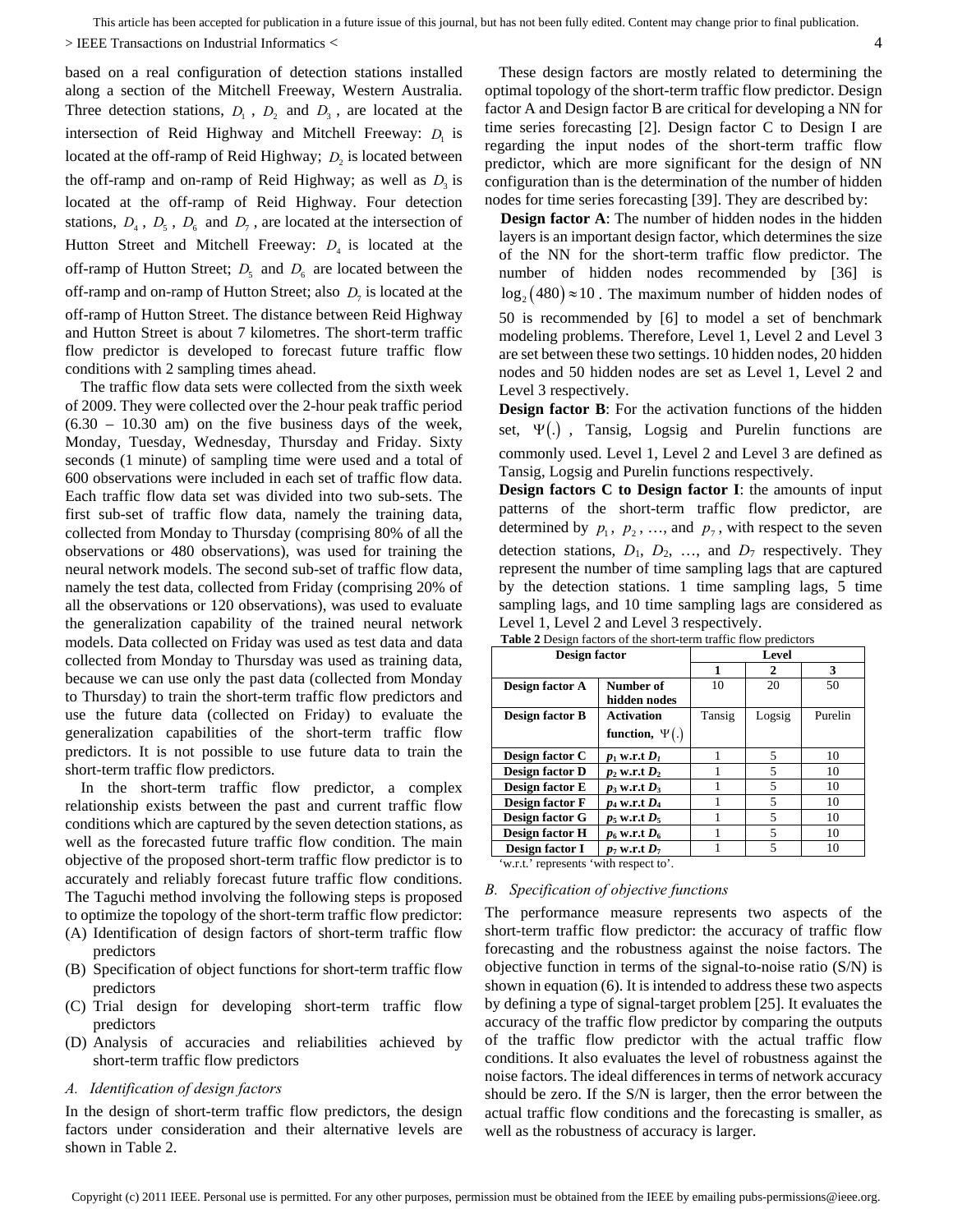This article has been accepted for publication in a future issue of this journal, but has not been fully edited. Content may change prior to final publication. > IEEE Transactions on Industrial Informatics < 5

$$
\eta = -10 \times \log_{10} \frac{1}{n-1} \sum_{i=1}^{n} \left( e_{\text{MARE}}^{i} - \mu \right)^{2} \tag{6}
$$

where  $\eta$  is the S/N ratio for the accuracy of the short-term traffic flow predictor; *n* is the number of trials with different initial values of NN weights;  $\mu$  is the mean value of  $e_{\text{MARE}}^i$ ; and  $e_{\text{MARE}}^i$  is defined by equation (3) which indicates the differences between the actual traffic flow conditions and the forecasts. Based on equation (6), noise factors, including the varieties of initial values of the NN weights between neural net nodes, can be addressed as external to the short-term traffic flow predictors.

## *C. Trial design*

Within each design factor, there are three levels of interest. An orthogonal array  $L_2(3^9)$  is used, because it has 3 levels and 9

design factors to match the requirements of the short-term traffic flow predictor. The orthogonal array  $L_{27}(3^9)$  for this design problem is shown in Table 3. The elements at the intersections indicate the level settings that apply to the design factors for that combination of levels of a main trial. When the design factors (i.e. the NN configuration) are pre-defined, the parametrical factors of the short-term traffic flow predictor (i.e. the NN weights) can be determined. A recently developed learning algorithm, namely the Wilamowski's learning algorithm [46, 51], is used to determine the optimal NN weights with respect to the pre-defined NN configuration, because of its very good convergence.

| orthogonal array $L_2 \eta$ ) is used, because it has 3 levels and 9 |                |                |                |                |                |                |                |                |                |          |                                  |              |              |              |                                      |                                           |       |
|----------------------------------------------------------------------|----------------|----------------|----------------|----------------|----------------|----------------|----------------|----------------|----------------|----------|----------------------------------|--------------|--------------|--------------|--------------------------------------|-------------------------------------------|-------|
| <b>Trials</b>                                                        | $\mathbf{A}$   | $\bf{B}$       | $\mathbf C$    | D              | ${\bf E}$      | $\mathbf{F}$   | G              | $\mathbf{H}$   | $\bf{I}$       | Number   | $e^{\mathrm{l}}_{\mathit{MARE}}$ | $e^2_{MARE}$ | $e^3_{MARE}$ | $e^4_{MARE}$ | $\frac{1}{4}\sum_{i=1}^4 e^i_{MARE}$ | <b>Ranks</b> of                           | S/N   |
|                                                                      |                |                |                |                |                |                |                |                |                | of input |                                  |              |              |              |                                      | $\frac{1}{4} \sum_{i=1}^{4} e_{MARE}^{i}$ |       |
|                                                                      |                |                |                |                |                |                |                |                |                |          |                                  |              |              |              |                                      |                                           |       |
|                                                                      |                |                |                |                |                |                |                |                |                | patterns |                                  |              |              |              |                                      |                                           |       |
| 1                                                                    | -1             |                | 1              | 1              | 1              |                | 1              | 1              | 1              | $\tau$   | 0.1416                           | 0.152        | 0.1464       | 0.1423       | 0.1456                               | 20                                        | 49.15 |
| $\mathbf{2}$                                                         | $\overline{2}$ | 3              | $\overline{c}$ |                | -1             | $\overline{2}$ |                | $\overline{c}$ | 2              | 23       | 0.0771                           | 0.0722       | 0.079        | 0.0764       | 0.0762                               | 8                                         | 52.95 |
| 3                                                                    | 3              | 2              | 1              |                | 2              |                | 2              | $\overline{c}$ | $\overline{c}$ | 23       | 0.1309                           | 0.1233       | 0.1218       | 0.116        | 0.123                                | 14                                        | 47.76 |
| 4                                                                    | 3              | 3              | 1              | $\overline{c}$ | 3              | $\overline{2}$ |                |                | $\overline{c}$ | 28       | 0.0723                           | 0.0727       | 0.0782       | 0.0715       | 0.0737                               | 3                                         | 57.82 |
| 5                                                                    | 3              |                | $\overline{2}$ | 3              | $\mathfrak{2}$ |                |                | $\overline{c}$ |                | 28       | 0.1532                           | 0.1505       | 0.1485       | 0.1553       | 0.1518                               | 27                                        | 51.65 |
| 6                                                                    | $\overline{1}$ | $\overline{c}$ | 3              | 2              | 1              |                | $\overline{c}$ |                | $\overline{c}$ | 28       | 0.1197                           | 0.1207       | 0.1157       | 0.1158       | 0.1179                               | 10                                        | 55.42 |
| 7                                                                    | $\overline{2}$ | 3              | 3              |                | 2              | 3              | $\overline{2}$ |                |                | 33       | 0.0752                           | 0.0715       | 0.0811       | 0.076        | 0.076                                | $\overline{7}$                            | 52.38 |
| 8                                                                    | $\overline{2}$ |                | -1             | 2              | -1             | $\overline{2}$ | $\overline{2}$ | $\overline{c}$ | 3              | 32       | 0.1459                           | 0.154        | 0.1534       | 0.1484       | 0.1504                               | 24                                        | 52.83 |
| 9                                                                    | 3              | 2              | 2              |                | 3              | $\overline{c}$ | 3              |                |                | 33       | 0.1182                           | 0.1161       | 0.1198       | 0.1234       | 0.1193                               | 11                                        | 51.98 |
| 10                                                                   |                | 2              | 1              | $\mathfrak{2}$ | 2              | $\overline{c}$ | 3              | 3              |                | 37       | 0.1251                           | 0.1262       | 0.1216       | 0.1253       | 0.1245                               | 16                                        | 56.45 |
| 11                                                                   | $\overline{2}$ |                | 3              | 2              | 3              |                |                | 3              |                | 38       | 0.1498                           | 0.1481       | 0.1461       | 0.1526       | 0.1492                               | 23                                        | 56.75 |
| 12                                                                   | $\overline{1}$ | 3              | 2              | 3              | 1              |                | 3              |                | 3              | 38       | 0.0746                           | 0.0731       | 0.077        | 0.0738       | 0.0746                               | $\overline{4}$                            | 58.21 |
| 13                                                                   | 2              | 2              | $\mathbf{1}$   | 3              | $\overline{c}$ | 3              |                |                | 3              | 38       | 0.121                            | 0.1237       | 0.1153       | 0.1239       | 0.1209                               | 12                                        | 56.45 |
| 14                                                                   | 3              | 3              | $\overline{c}$ | $\overline{c}$ | $\mathbf{1}$   | 3              | 2              | 3              |                | 37       | 0.0682                           | 0.0716       | 0.072        | 0.0767       | 0.0721                               |                                           | 55.71 |
| 15                                                                   | $\overline{2}$ |                | $\overline{c}$ | $\overline{c}$ | 2              | 3              | 3              |                | 2              | 41       | 0.147                            | 0.1459       | 0.1473       | 0.1455       | 0.1464                               | 21                                        | 58.74 |
| 16                                                                   | 3              | $\overline{2}$ | 3              |                | 1              | 3              |                | 3              | 3              | 43       | 0.1235                           | 0.1179       | 0.1207       | 0.122        | 0.121                                | 13                                        | 55.46 |
| 17                                                                   |                | 3              | $\mathbf{1}$   | 3              | 3              | 3              | 2              | $\overline{c}$ |                | 42       | 0.0826                           | 0.0815       | 0.0753       | 0.0813       | 0.0802                               | 9                                         | 57.47 |
| 18                                                                   | $\overline{1}$ |                | 2              |                | $\overline{c}$ | $\overline{c}$ | 2              | 3              | 3              | 41       | 0.1521                           | 0.1454       | 0.1456       | 0.1432       | 0.1466                               | 22                                        | 52.55 |
| 19                                                                   | $\overline{2}$ | $\overline{c}$ | 3              | 3              | 1              | $\overline{2}$ | 3              | $\overline{c}$ |                | 42       | 0.1238                           | 0.1239       | 0.1222       | 0.1242       | 0.1235                               | 15                                        | 58.78 |
| 20                                                                   | $\overline{2}$ | 3              | 1              |                | 3              |                | 3              | 3              | 3              | 43       | 0.0747                           | 0.0689       | 0.0775       | 0.0729       | 0.0735                               | $\overline{c}$                            | 54.88 |
| 21                                                                   | $\overline{2}$ | $\overline{2}$ | $\overline{c}$ | 3              | 3              |                | $\overline{2}$ | 3              | $\overline{c}$ | 46       | 0.1236                           | 0.1276       | 0.1226       | 0.1281       | 0.1254                               | 17                                        | 53.44 |
| 22                                                                   | 3              | 3              | 3              | $\overline{c}$ | $\mathfrak{2}$ |                | 3              | $\overline{c}$ | 3              | 46       | 0.0806                           | 0.0751       | 0.0693       | 0.0756       | 0.0751                               | 5                                         | 48.98 |
| 23                                                                   | 3              |                | $\mathbf{1}$   | 3              | $\mathbf{1}$   | 3              | 3              | 3              | 2              | 47       | 0.1534                           | 0.1511       | 0.1531       | 0.1492       | 0.1517                               | 26                                        | 50.87 |
| 24                                                                   |                | $\overline{2}$ | $\overline{c}$ | $\overline{c}$ | 3              | 3              |                | $\overline{c}$ | 3              | 46       | 0.1112                           | 0.158        | 0.1545       | 0.1582       | 0.1455                               | 19                                        | 34.12 |
| 25                                                                   | $\overline{1}$ | 3              | 3              | 3              | $\overline{c}$ | $\overline{2}$ |                | 3              | $\overline{c}$ | 46       | 0.0773                           | 0.0732       | 0.0757       | 0.0758       | 0.0755                               | 6                                         | 52.72 |
| 26                                                                   | 3              |                | 3              | 3              | 3              | 2              | 2              |                | 3              | 51       | 0.1424                           | 0.1393       | 0.1454       | 0.1448       | 0.1429                               | 18                                        | 55.84 |
| 27                                                                   |                |                | 3              |                | 3              | 3              | 3              | $\overline{c}$ | $\overline{c}$ | 51       | 0.1518                           | 0.1451       | 0.1582       | 0.1471       | 0.1505                               | 25                                        | 49.86 |

**Table 3** Orthogonal array,  $L_{27}(3^9)$ , and experimental results

For each main trial corresponding to each row of the orthogonal array  $L_2(3^9)$ , 4 random trials (i.e.  $n=4$  in equation (6)) are used to establish the initial NN weights prior to each learning session. The four trials with respect to the 27 main trials,  $e_{\text{MARE}}^1$ ,  $e_{\text{MARE}}^2$ ,  $e_{\text{MARE}}^3$  and  $e_{\text{MARE}}^4$ , are shown in Table 3. Thus, a total of 108 trials (27 main trials with 4 random trials) are conducted in order to assess the robustness of the network performance against initial NN weights prior to each learning session. Note that there are essentially 27 main trials to be carried out, in order to study the effects of each of the seven design factors. The other 81  $(=108-27)$  trials are basically replications of the 27 main trials. This is necessary in order to obtain a more precise estimation of the trial error with different initial NN weights for training the NN weights in the traffic flow predictor.

If the full factorial design is used,  $6561 (= 3<sup>8</sup>)$  main trials are

required to be carried out, where eight design factors and three levels in each design factor is used for this traffic flow predictor design. Hence, there are a total of,  $26244$  (=6561×4) trials, which need to be conducted, as four random trials are conducted in each main trial. In this design problem, approximately ten seconds are required for each trial. 26244 trials require 262440 seconds to be conducted. Hereby, 72.9 hours or 3.03 full days are required to design a short-term traffic flow predictor. When the orthogonal array,  $L_2(3^9)$ , is used for this design problem, only 108 trials, or 0.3 hours (=1080 seconds) are required for the design of the short-term traffic flow predictor, which is much less than the number required by full factorial design. Comparing this with the full factorial design, 26136  $(=26244-108)$  trials, or 72.6  $(=72.9-0.3)$  hours can be saved in the design of the short-term traffic flow predictor. Therefore, a significant amount of computational effort and time can be saved by using the Taguchi method. It demonstrated the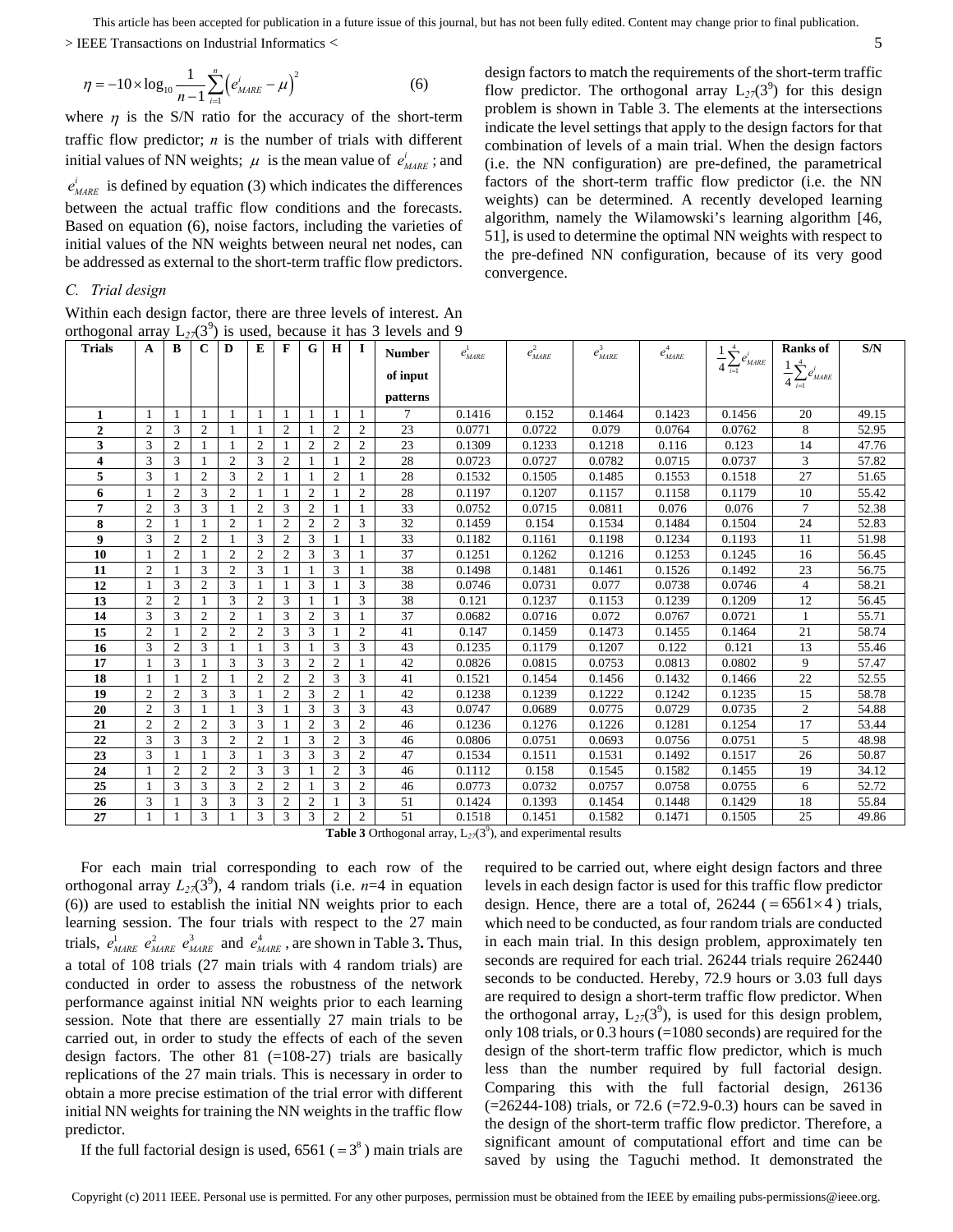effectiveness of using the Taguchi method in traffic flow predictor design.

Also the average *MARE* of the four trials with respect to the 27 main trials,  $(1/4) \cdot \sum_{MARE}^{4}$ , the ranks of the average *MARE*, 1 *i* =

and the number of input patterns to the NN are shown in Table 3. It shows that the  $14<sup>th</sup>$  trial with 37 input patterns can achieve the smallest average *MARE*. It is smaller than those achieved by the  $26<sup>th</sup>$  and  $27<sup>th</sup>$  trials, involved 51 input patterns, which is the largest number of input patterns used. It is also smaller than those achieved by the  $1<sup>st</sup>$  trial, involving 7 input patterns, which is the smallest number of input patterns used. Also, in the  $11<sup>th</sup>$  to the 13rd trials, 38 input patterns with different configurations are used, but different results in term of *MARE* are obtained. Therefore, these results clearly show that the determination of appropriate input patterns involved in NNs is important to traffic flow forecasting. These results show that one should not simply use the maximum number of input patterns, but rather use the optimal number of input patterns, which helps to specify the optimal configuration of input nodes.

#### *D. Analysis of accuracies and reliabilities*

After a detailed trial plan for the short-term traffic flow predictor design is developed, the results for the trials are conducted. Four results with respect to each trial were collected as illustrated by 1  $e_{MARE}^1$ ,  $e_{MARE}^2$ ,  $e_{MARE}^3$ , and  $e_{MARE}^4$  in Table 3. These results were the accuracies of the trained NNs as defined by equation (3). The signal to noise ratios (S/N),  $\eta$ , were computed by using the

equation (6), for each row of the orthogonal array  $L_{27}(3^9)$ . The compiled results for all trials are shown in Table 3.

 As the combinations of design factors of each trial are orthogonal, the main effect of each design factor can be separated out [3,25]. The main effects of each design factor at each of the three levels are calculated and shown in Table 4. The main effects shown in the response table are calculated by taking the average from Table 3 for a design factor at a given level. As an example, the design factor D is at level three in the trials of, 5, 12, 13, 17, 19, 21, 23, 25 and 26. The average of the corresponding traffic flow condition is 55.05, which is shown in the response table under the design factor D at level three. The sensitivity of each design factor is computed by taking the difference between the largest and smallest main effect for a given design factor. Table 4 shows that the design factor H shows the greatest sensitivity, which means that the one which has the largest effect on the short-term traffic flow predictor is realized by varying the design factor H, which is the number of time sampling lags of the detection station  $D_6$ . Similarly, the design factor C shows the least sensitivity to the short-term traffic flow predictor. The main effects of all design factors are also shown graphically in Figure 4. Graphing the main effects of design factors can provide more insight at a glance, and it clearly shows that design factor H has much greater sensitivity than do of the other design factors.

| <b>Design Factors</b> | л.    | D     |       |       | щ,    |       | u     | H     |       |
|-----------------------|-------|-------|-------|-------|-------|-------|-------|-------|-------|
| Level 1               | 51.77 | 53.14 | 53.74 | 51.89 | 54.38 | 52.92 | 51.90 | 55.11 | 54.48 |
| <b>Level 2</b>        | 55.25 | 52.21 | 52.15 | 52.98 | 53.08 | 54.66 | 53.72 | 50.50 | 53.29 |
| <b>Level 3</b>        | 52.90 | 54.57 | 54.03 | 55.05 | 52.47 | 52.34 | 54.31 | 54.32 | 52.15 |
| <b>Sensitivity</b>    | 3.472 | 2.362 | 1.871 | 3.161 | 1.915 | 2.319 | 2.408 | 4.620 | 2.333 |



**Table 4** Main effects of S/N of each design factor

**Figure 4** Main effects of each design factor

Based on Table 3 and Figure 4, the main effect of each level of each design factor can be observed. The design of short-term traffic flow predictors can be summed up as follows:

1.The sensitivities of the design factors C, and E, are smaller than those of the design factors A, B, D, F, G, H and I, where the design factors C and E represent the numbers of past traffic flow data,  $p_1$  and  $p_3$ , collected from the detection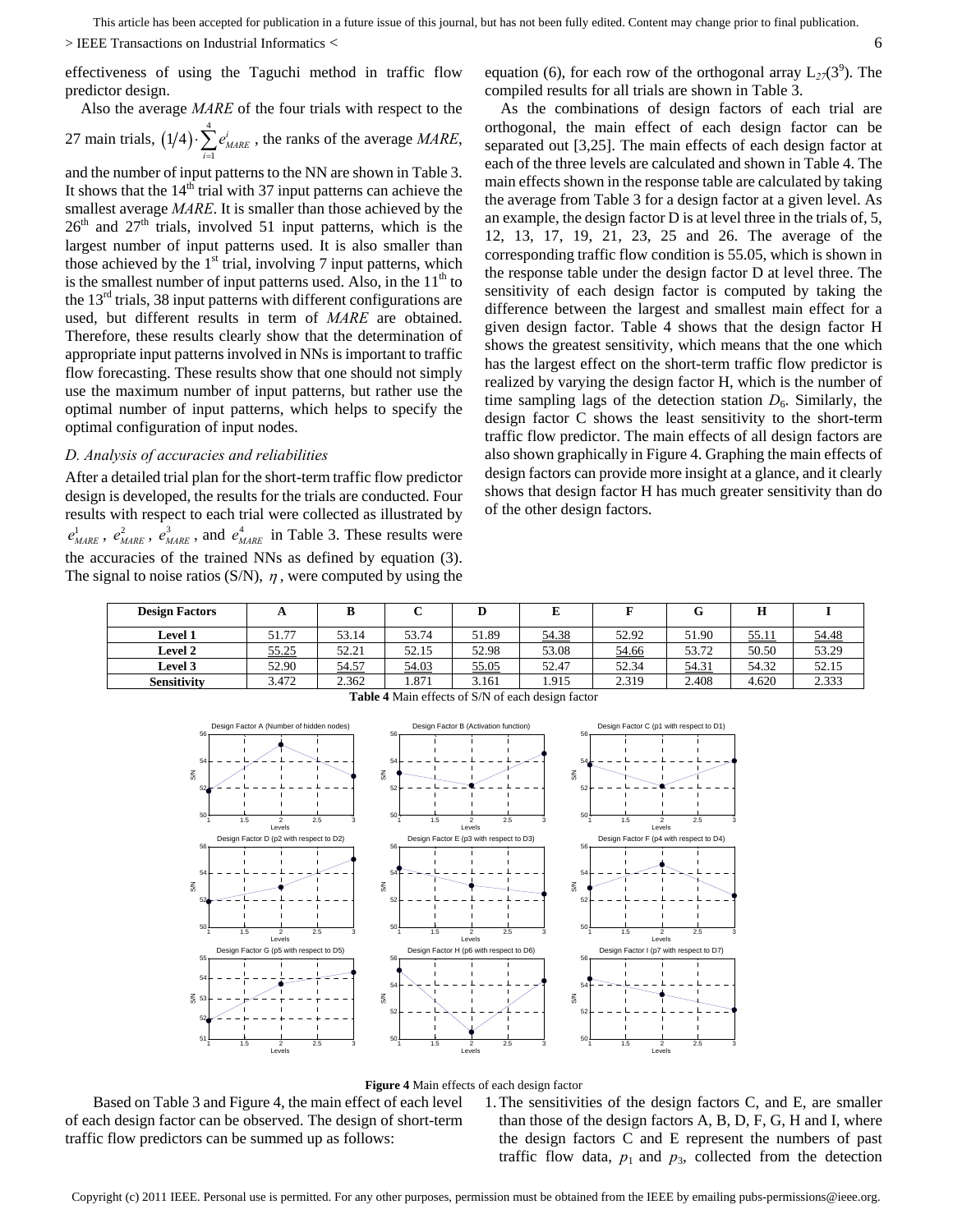This article has been accepted for publication in a future issue of this journal, but has not been fully edited. Content may change prior to final publication. > IEEE Transactions on Industrial Informatics < 7

stations,  $D_1$  and  $D_3$  respectively. The design factors A, B, D, F, G, H and I, were considered to be more significant than the design factors C, and E, and these significant design factors were established for future designs. The insignificant design factors C, and E, could be kept unchanged for further designs. The insignificant design factors were relatively not carrying any variation of the outputs of the short-term traffic flow predictor.

- 2.The largest main effects of S/N of each design factor are underlined in Table 3, i.e. design factor A with level 2, design factor B with level 3, design factor C with level 3, design factor D with level 3, design factor E with level 1, design factor F with level 2, design factor G with level 3, design factor H with level 1, and design factor I with level 1. Figure 5 shows the simulation result obtained by the short-term traffic flow predictor, which was developed based on the design factor levels with smallest main effects. From the figure, it can be seen that the forecasted result is close to the actual traffic flow data.
- 3. Factors C to I specify different configurations of input patterns of the neural network for traffic flow forecasting. Different results in terms of forecasting accuracies can be obtained with different configurations. Therefore, an appropriate amount of input patterns is required to be specified, in order to obtain a satisfactory forecasting performance.





4. The optimum levels of the design factors can be refined further by decreasing the design factor ranges and increasing the number of levels of each design factor. As design factors A, D, and H are more significant than the rest of the design factors, further design modification can be carried out by refining the relatively significant design factors A, D, and H. However, for the purposes of the design of this short-term traffic flow predictor, an accuracy level higher than 94.51% can be obtained which is considered to be satisfactory.

#### **V. PERFORMANCE EVALUATION OF THE TAGUCHI METHOD**

This section demonstrates the effectiveness of the Taguchi method by comparing it with other existing methods, used to determine appropriate input node configurations for neural networks. Also, the effectiveness of the Taguchi method is further demonstrated by the determination of appropriate input node configuration for Type-II fuzzy neural networks, which have been applied to traffic flow forecasting.

#### *A. Comparison with other existing methods*

The two existing approaches, genetic algorithms (GA) [43] and particle swarm optimization (PSO) [45], which were developed for optimizing input node configurations of neural networks, were employed as a comparison. A fully connected cascade architecture was used. Both the chromosomes of the genetic algorithm and the particles of the particle swarm optimization algorithm are represented in two parts: the hierarchical string [44] and the integer string. The hierarchical string is used to represent the input node configurations of the neural network. As shown in Figure 6, the input node of the neural network is activated, when the corresponding element of the hierarchical string is '1'. When an element of the hierarchical string is '0', the corresponding input node of the neural network is not activated. The total number of '1's in the hierarchical string represents the number of activated input nodes. As mentioned previously in Section IV.A, there are seven detection stations,  $D_1$ ,  $D_2$ ,  $D_3$ ,  $D_4$ ,  $D_5$ ,  $D_6$  and  $D_7$ , which are used for collecting the current and past traffic flow data. Each of the detection stations captures 10 pieces of time series patterns into the neural networks for traffic forecasting, where each piece of time series patterns is inputted into its corresponding input node. Therefore, the total length of the hierarchical string in term of the input patterns is 70. The integer string is used to represent the number of hidden nodes used in the neural network, and the activation function, where the element for the number of hidden nodes is an integer ranging from 10 to 50, and the element for the activation functions represents either the 'Tansig', 'Logsig' or 'Purelin' function.



**Figure 6** The hierarchical string in term of the input patterns for GA and PSO

**In the GA [43],** a population of chromosomes is first created randomly based on a hierarchical string illustrated in Figure 6. Then, each chromosome is evaluated based on equation (3) with respect to the input nodes specified by the chromosome, where the neural network weights are determined using the Wilamowski's learning algorithm [46]. After all evaluations, the genetic operations, crossover and mutation used in [43], are performed in order to reproduce new chromosomes to replace the old chromosomes, where the new chromosomes have higher potential to reach the optimal input node configuration than those of the old chromosomes. This GA process repeats until the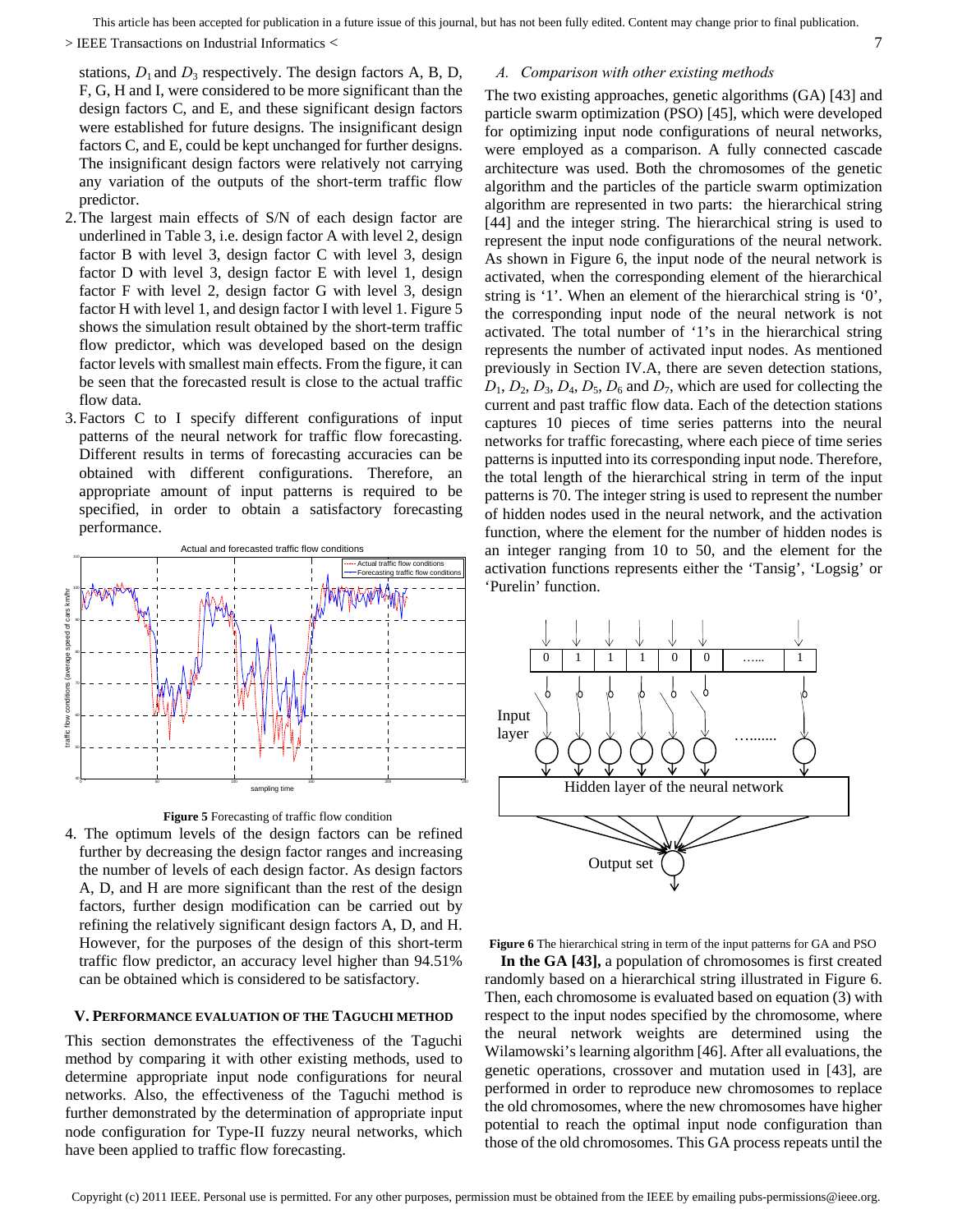pre-defined number of generations is reached. The detailed operations of the GA can be referenced in [43].

Here, two GAs, namely GA-4-27 and GA-20-50, were used. The following GA parameters were used in both GA-4-27 and GA-20-50: crossover rate =0.8; and mutation rate = 0.1. In GA-4-27, the relatively smaller population size with 4 chromosomes was used, and the pre-defined number of generations was set at 27. Hence, there were a total 108 of computational evaluations for each run, which was the same as the computational evaluations used in the Taguchi method. This setting was established in order to investigate any difference in performance between the GAs and the Taguchi method, when the same amount of computational effort was used in the two methods. In GA-20-50, the population size with 20 chromosomes was used and the pre-defined number of generations was set to 50. Hence, there were 1000 computational evaluations used for each run, where the number of computational evaluations used in the GA-20-50 was more than that used in the Taguchi method. We established this setting, in order to investigate whether GA-20-50 can achieve significantly better performance than the Taguchi method, when more computational effort is involved.

**In the PSO** approach, a swarm of particles is generated randomly by a discrete binary representation [45], which is identical to the one illustrated in Figure 6. Then, similar to the chromosome evaluations of the GA, each particle is evaluated based on equation (3) with respect to the input nodes specified by the particle, where the neural network weights are determined using the Wilamowski's learning algorithm [46]. After that, the positions and velocities of the particles in the swarm are improved based on their own best positions and their global best position found so far. The improvement process continues, until the pre-defined number of generations has been reached. The detailed operations of the PSO can be referenced in [45].

Here, two PSO, namely PSO-4-27 and PSO-20-50, were used. The following PSO parameters were used in both PSO-4-27 and PSO-20-50: the maximum and minimum inertia weights are set to 0.9 and 0.2, respectively; the initial acceleration coefficients are set to 2.0. In PSO-4-27, the swarm size with 4 particles was used and the pre-defined number of generations was set to 27. Hence, there were 108 computational evaluations for each run, which was the same as in the Taguchi method. By doing this, we can evaluate the performance of the PSO and the Taguchi method when the same amount of computational effort is involved. In PSO-20-50, the swarm size with 20 particles was used and the pre-defined number of generations was set to 50. Hence, there were 1000 computational evaluations for each run, which were more than in the Taguchi method. This allows us to determine whether the PSO can outperform the Taguchi method, when more computational efforts is involved.

As all the tested algorithms, GA-4-27, GA-20-50, PSO-4-27 and PSO-20-50, are stochastic algorithms, different results could be found with different runs. Therefore, GA-4-27, GA-20-50, PSO-4-27 and PSO-20-50, were run for 30 times, and the results of the 30 runs were recorded. Results in terms of solution qualities obtained by all methods and the computational times used for all methods are shown in Figure 7 and Figure 8, respectively. Figure 7 shows that the results obtained by both GA-4-27 and PSO-4-27 are poorer than those obtained by the Taguchi method, where the computational efforts used in the three methods, GA-4-27 and PSO-4-27 and the Taguchi method, were the same, as shown in Figure 8. Figure 7 shows that the results obtained by the Taguchi method are still slightly better than the ones obtained by the PSO-20-50, which is better than the GA-20-50. However, the computational efforts involved by both PSO-20-50 and GA-20-50 were significantly greater than those used by the Taguchi method.

These results indicate that the Taguchi method can obtain better results than those obtained by both the GA and the PSO, while the same computational efforts were involved in the three methods. Both GA and PSO can achieve solution qualities similar to those of the Taguchi method only when a significant amount of extra computational efforts was used. Therefore, the Taguchi method is more effective than both the GA and the PSO in searching for the appropriate input node configuration of the neural network for traffic flow forecasting.



**Figure 8** Computational time used by the tested methods

#### *B. Type-II Fuzzy Neural Network Implementation*

The effectiveness of the Taguchi method is further demonstrated by the determination of input node configurations of a Type-II fuzzy neural network (T-II-FNN) used or future traffic flow forecasting [47]. As using the data captured by all detection stations may not be most useful for the T-II-FNN in forecasting future traffic flow, it is essential to select the significant detection stations as the data sources of the input nodes. Figure 9 illustrates an input node configuration of the T-II-FNN with respect to the seven detection stations, where  $s_1(t)$  is the traffic flow data captured by the detection station  $D_1$ ;  $s_2(t)$  is the traffic flow data captured by the detection station  $D_2$ , and so on. It shows that that  $D_1$ ,  $D_3$ ,  $D_6$  and  $D_7$  are used as input nodes of the T-II-FNN for traffic flow forecasting, while  $D_2$ ,  $D_4$ , and  $D_5$  are not used. The detailed structure of the T-II-FNN can be referred to [47].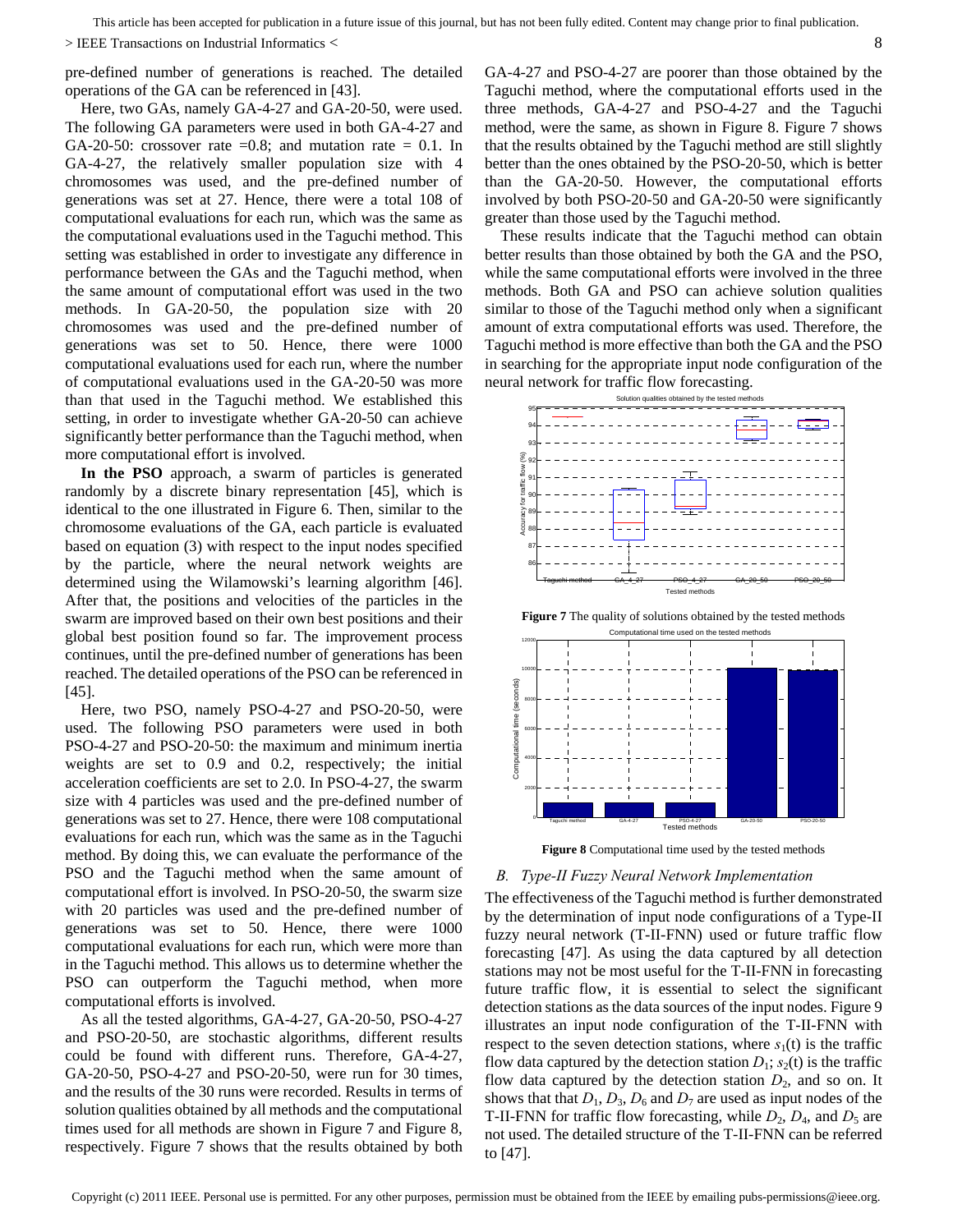Here, the Taguchi method is used to determine the appropriate input node configuration of the T-II-FNN. As there are seven detection stations, which are either 'connected' to or 'disconnected' from the T-II-FNN, an orthogonal array  $(L_{8}(2^{7}))$  is used here for the design of T-II-FNN, where  $L_{8}(2^{7})$  is used for system design with seven design factors and two levels.  $L_{8}(2^{7})$ , shown in Table 5, is used to conduct eight trials of input node configurations. For the first trial, all detection stations are disconnected from the T-II-FNN, so the forecasting accuracy is 0%, which is shown in the second row of Table 5. For the rest of the trials, four input nodes are connected to the T-II-FNN in order to forecast the future traffic flow. For the second trial, the detection stations,  $D_1$ ,  $D_3$ ,  $D_5$  and  $D_7$ , are connected to the T-II-FNN and  $D_2$ ,  $D_4$ , and  $D_6$ , are not connected. Based on this input node configuration, the T-II-FNN was developed (with the Matlab fuzzy logic toolbox), and the forecasting accuracy was found to be 87.03%, which is shown in the last column of the third row of Table 5. The results indicate that even if the number of input patterns used on the T-II-FNN is the same, the forecasting accuracies obtained are different when different input pattern configurations are used.



**Figure 9** Input node configuration of the T-II-FNN

| <b>Trial</b>    | $\boldsymbol{D}_1$ | D <sub>2</sub> | $\mathbf{D}_3$ | $D_4$    | $D_5$    | $D_6$    | $D_7$ | Forecasting<br>accuracies |
|-----------------|--------------------|----------------|----------------|----------|----------|----------|-------|---------------------------|
| 1 <sup>st</sup> | 0                  | 0              | 0              | $\Omega$ | 0        | $\Omega$ | 0     | 0%                        |
| 2 <sup>nd</sup> |                    |                |                | 0        |          | 0        |       | 87.03%                    |
| 3 <sup>rd</sup> | 0                  |                |                | 0        | 0        |          |       | 79.05%                    |
| $4^{\rm th}$    |                    |                | 0              | 0        |          |          |       | 85.56%                    |
| 5 <sup>th</sup> | 0                  |                | 0              |          |          |          |       | 80.78%                    |
| $6^{\rm th}$    |                    |                |                |          | $\Omega$ |          |       | 87.06%                    |
| $\neg$ th       | $\Omega$           |                |                |          |          | $\Omega$ |       | 82.39%                    |
| 8 <sup>th</sup> |                    |                | Ω              |          |          | $\Omega$ |       | 84.99%                    |

**Table 5** The orthogonal array  $L_8(2^7)$  and the trial results

After the eight trials have been conducted, the main effects of these detection stations can be calculated, and the most appropriate input node configuration is determined based on the calculated main effects. It has been determined that, when  $D_1$ ,  $D_3$ ,  $D_4$  and  $D_6$  are connected and  $D_3$ ,  $D_5$  and  $D_7$  are disconnected, the largest forecasting accuracy (87.10%) is obtained.

If the full factorial design is used,  $128 (= 2^7)$  trials are required to be carried out, as there are seven design factors and each of them has two options either 'connected' or 'disconnected'. Based on the 128 trials, the largest forecasting accuracy is found as 87.68%, when  $D_1$ ,  $D_3$ , and  $D_4$  are connected and  $D_3$ ,  $D_5$ ,  $D_6$  and  $D_7$  are disconnected. Both the forecasting accuracies obtained by the Taguchi method and the full-factorial design method, as well as both the computational time used by the two methods, are shown in Figure 10. These two figures clearly demonstrated that the forecasting accuracies obtained by the full-factorial design method are only slightly better than the one obtained by the Taguchi method. However, the computational time used by the full-factorial design method is 560.15 seconds, which is much longer than that required by the Taguchi method, which requires only 13.81 seconds. A significant amount of computational effort and time can be saved by using the Taguchi method. Based on this T-II-FNN design, the effectiveness of the Taguchi method can be once again demonstrated.



**Figure 10** Forecasting performance obtained by the T-II-FNN

## **VI. CONCLUSIONS AND FURTHER WORKS**

In this paper, the Taguchi method, which is a robust optimization procedure for the design of high quality products or robust manufacturing processes, was proposed to be used for the topology design of neural network based short-term traffic flow predictors. The following four advantages were identified for the design of short-term traffic flow predictors, based on the Taguchi method:

- 1) It uses robustness as a significant design criterion of the short-term traffic flow predictor of which signal-to-noise ratio is used to evaluate the performance of the short-term traffic flow predictors. It intends to increase the solution quality in term of the accuracy of short-term traffic flow predictors.
- 2) It can address the relative importance of the design factors of short-term traffic flow predictors, where the design factors in terms of both the input node configurations and NN structures can be considered. This enables designers to evaluate the importance of the design factors concurrently, and to further refine the design factor ranges so as to achieve a better short-term traffic flow predictor.
- 3) It uses orthogonal arrays to systematically design a NN for short-term traffic flow forecasting. Thus, the design and development time for NNs can be reduced tremendously compared with the time required by the full factorial design and stochastic methods, such as genetic algorithms and particles swarm optimization.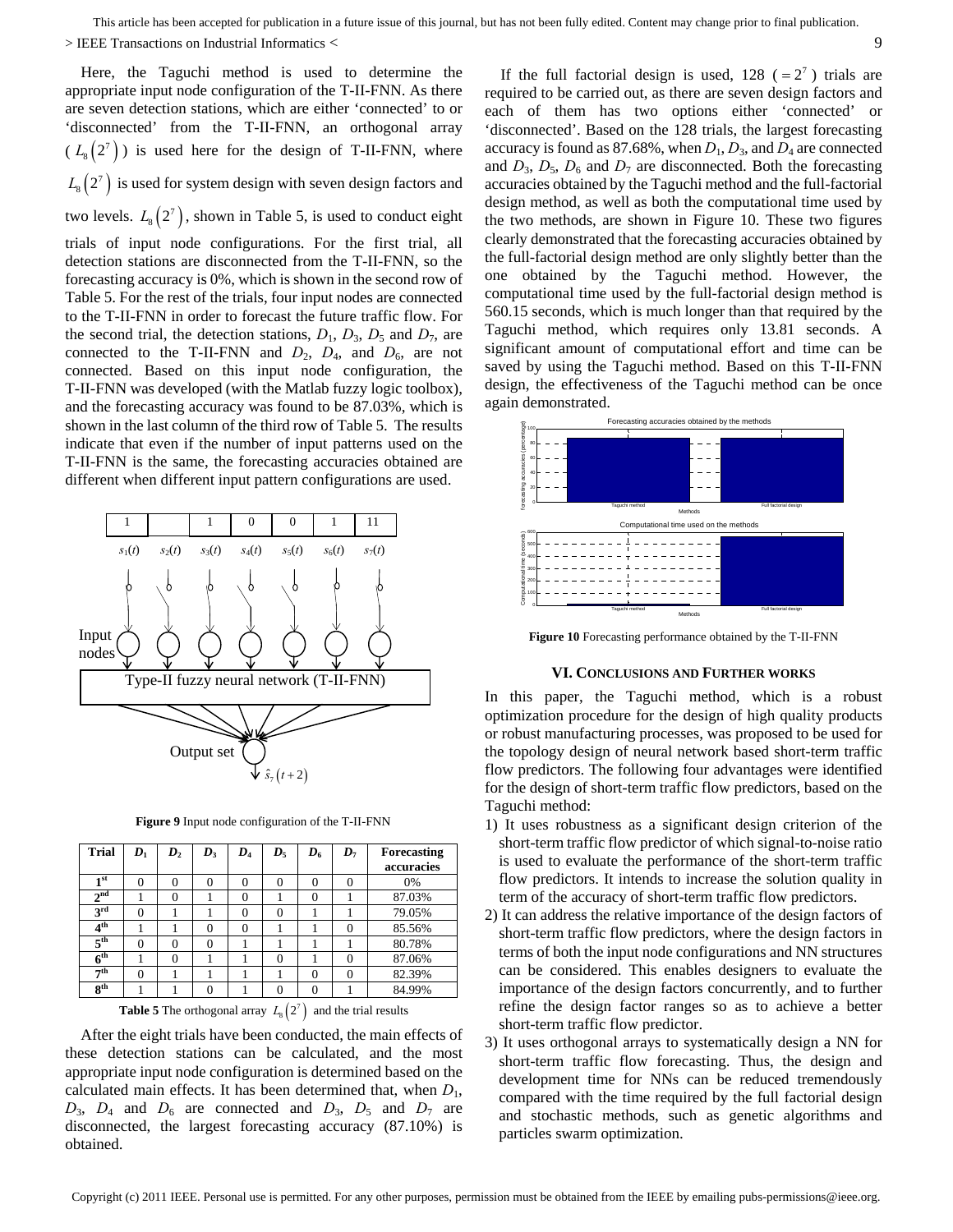This article has been accepted for publication in a future issue of this journal, but has not been fully edited. Content may change prior to final publication.

4) It is not strictly confined to the design of NNs for short-term traffic flow forecasting. It has also been demonstrated that it can be used to develop short-term traffic flow predictors based on fuzzy neural networks such as T-II-FNN. Results show that the Taguchi method can assist in the rapid development of the best short-term traffic flow predictor to suit a particular traffic configuration.

This paper employs the Taguchi method to select appropriate input patterns of data captured by sensors, for the modeling and prediction of the traffic flow. The proposed method can be used in the following industrial applications:

- a) Many industrial or manufacturing processes involve huge amount of sensor data for quality and operation control of new products. As not all captured sensor data is relevant for a specific purpose, the selection of useful sensor data is essential. Therefore, the Taguchi method presented in this paper can be applied very well in such industrial and manufacturing processes, in order to assist the quality and operation control for new products [48].
- b) In order to identify and predict the lifetime of industrial cutting tools, data captured by sensors have to be used [50]. Not all data features captured by the sensors are helpful for the tool wear identification and prediction. The selection of significant features is important to reduce the effort in signal processing, as well as reduce the number of required sensors which will in turn reduce the costs. The Taguchi method is a very appropriate method to select significant features for such purposes.
- c) For vehicle testing and diagnosis, huge amounts of data captured by sensors are required. Not all of the possibly captured data can be stored, because of the limited memory available in the tested vehicle. What is needed is an on-board preprocessing of data, in order to select useful data. The Taguchi method is a very good method for on-board preprocessing of data and can be successfully used for selecting useful data for vehicle testing and diagnosis purposes [49].

#### **REFERENCES**

- 1. B. Abdulhai, H. Porwal and W. Recker, "Short-term traffic flow prediction using neuro-genetic algorithms". ITS Journal 7, 3–41, 2002.
- 2. P.P. Balestrassi, E. Popova, A.P. Paiva, J.W. Marangon Lima, "Design of experiments on neural network's training for nonlinear time series forecasting", Neurocomputing, 72, 1160-1178, 2009.
- 3. D.M. Bryne and S. Taguchi, "The Taguchi approach to parameter design," ASQC Quality Congress, Anaheim, CA, p. 168-177, 1986.
- 4. S.C. Chang, R.S. Kim, S.J. Kim and B.H. Ahn, "Traffic flow forecasting using a 3-stage model", Proceedings of the IEEE Intelligent Vehicles Symposium, pp. 451-456, 2000.
- 5. K.Y. Chan, J. Singh, T.S. Dillon and E. Chang, "Traffic flow forecasting neural networks based on exponential smoothing method", Proceeding of the 6<sup>th</sup> IEEE Conference on Industrial Electronics and Applications, pp. 376 – 381, 2011.
- 6. B. Choi, J.H. Lee and D.H. Kim, "Solving local minima problem with large number of hidden nodes on two-layered feed-forward artificial neural networks", Neurocomputing, vol. 71, pp. 3640-3643, 2008.
- 7. G.A. Davis, and N.L. Nihan, "Nonparametric regression and short-term freeway traffic forecasting", Journal of Transportation Engineering, vol. 177, no. 2, pp. 178–188, 1991.
- 8. H. Dia, "An object-oriented neural network approach to short-term traffic forecasting", European Journal of Operational Research, vol. 131, pp. 253-261, 2001.
- 9. M. Dougherty, "A review of neural networks applied to transport", Transportation Research Part C: Emerging Technologies, vol. 3, no. 4, pp. 247-260, 1995.
- 10. M.S. Dougherty and M.R. Cobbett, "Short-term inter-urban traffic forecasts using neural networks", International Journal of Forecasting, vol. 13, pp. 21-31, 1997.
- 11. M.O. Efe, "Neural network assisted computationally simple PID control of a quadrotor UAV", IEEE Transactions on Industrial Informatics, vol. 7, no. 2, pp. 354-361, 2011.
- 12. Y. Gao and M.J. Er, "NARMAX time series model prediction: feedforward and recurrent fuzzy neural network approaches", Fuzzy Sets and Systems, vol. 150, pp. 331-350, 2005.
- 13. A. Gomperts, A. Ukil and F. Zurfluh, "Development and implementation of parameterized FPGA-based general purpose neural networks for online applications", IEEE Transactions on Industrial Informatics, vol. 7, no. 1, pp. 78-89, 2011.
- 14. B. Gunter, "A perspective on the Taguchi methods", Quality Progress, pp. 44-52, 1987.
- 15. S. Innamaa, "Effect of monitoring system structure on short-term prediction of highway travel time", Transportation Planning and Technology, vol. 29, no. 2, pp. 125-140, 2006.
- 16. C.F.J. Kuo, C.P. Tien and C.H. Chiu, "Analytical research on intellectual control of yarning characteristics for cotton collocation and rotor spinning", International Journal of Advanced Manufacturing Technology, vol. 32, pp. 764-773, 2007.
- 17. C.F.J. Kuo and Y.S. Wu, "Application of a Taguchi-based neural network prediction design of the film coating process for polymer blends", International Journal of Advanced Manufacturing Technology, vol. 27, pp. 455-461, 2006.
- 18. G. Lachtermacher and J.D. Fuller, "Backpropagation in time-series forecasting", Journal of Forecasting, vol. 14, pp. 381-93, 1995.
- 19. C. Ledoux, "An urban traffic flow model integrating neural network, Transportation Research", vol. 5C, pp. 287-300, 1997.
- 20. S.S. Mahapatra and A. Patnaik, "Study on mechanical and erosion wear behavior of hybrid composites using Taguchi experimental design", Materials and Design, vol. 30, pp. 2791-2801, 2009.
- 21. R.J. Mayer and P.C. Benjamin, "Using the Taguchi paradigm for manufacturing system design using simulation experiments", Industrial Engineering, vol. 22, no. 2 (1992) 195-209.
- 22. A. Ning, H.C.W. Lau, Z. Yi and T.T. Wong, "Fulfilment of retailer demand by using the mdl-optimal neural network prediction and decision policy", IEEE Transactions on Industrial Informatics, vol. 5, no. 4, pp. 495-506, 2009.
- 23. I. Okutani and Y.J. Stephanedes, "Dynamic prediction of traffic volume through Kalman filtering theory", Transportation Research, Part B: Methodology, vol. 18, no. 1, pp. 1–11, 1984.
- 24. M.S. Packianather, P.R. Drake and H. Rowlands, "Optimizing the parameters of multilayered feedforward neural networks through Taguchi design of experiments", Quality and Reliability Engineering International, vol. 16, pp. 461-473, 2000.
- 25. MS. Phadke, Quality Engineering Using Robust Design, (Prentice Hall, 1989).
- 26. C. Quek, M. Pasquier and B.B.S. Lim, "POP-TRAFFIC: A Novel Fuzzy Neural Approach to Road Traffic Analysis and Prediction", IEEE Transactions on Intelligent Transportation Systems, vol. 7, no. 2, pp. 133-146, 2006.
- 27. M. Sanjari, A.K. Taheri and M.R. Movahedi, "An optimization method for radial forging process using ANN and Taguchi method", International Journal Advanced Manufacturing Technology, vol. 40, pp. 776-784, 2009.
- 28. B.L. Smith, and M.J. Demetsky, "Traffic flow forecasting: comparison of modeling approaches", Journal of Transportation Engineering, vol. 123, no. 4, pp. 261–266, 1997.
- 29. B.L. Smith, B.M. Williams and R.K. Oswald, "Comparison of parametric and nonparametric models for traffic flow forecasting", Transportation Research Part C, vol. 19, pp. 303-321, 2002.
- 30. D. Srinivasan, C.W. Chan and P.G. Balaji, "Computational intelligence based congestion prediction for a dynamic urban street network", Neurocomputing, vol. 72, pp. 2710-2716, 2009.
- 31. A. Stathopoulos, L. Dimitriou and T. Tskeris, "Fuzzy modeling approach for combined forecasting of urban traffic flow", Computer-Aided Civil and Infrastructure Engineering, vol. 23, pp. 521-535, 2008.
- 32. L.P. Sullivan, "The power of Taguchi methods", Quality Progress, pp. 76-79, 1987.
- 33. G. Taguchi (1989) Introduction to quality engineering. Asian Productivity Organization, Tokyo.
- 34. G. Taguchi, Y. Yokohama, Y. Wu (1993) Design of experiments. ASI Press, Tokyo, Japan.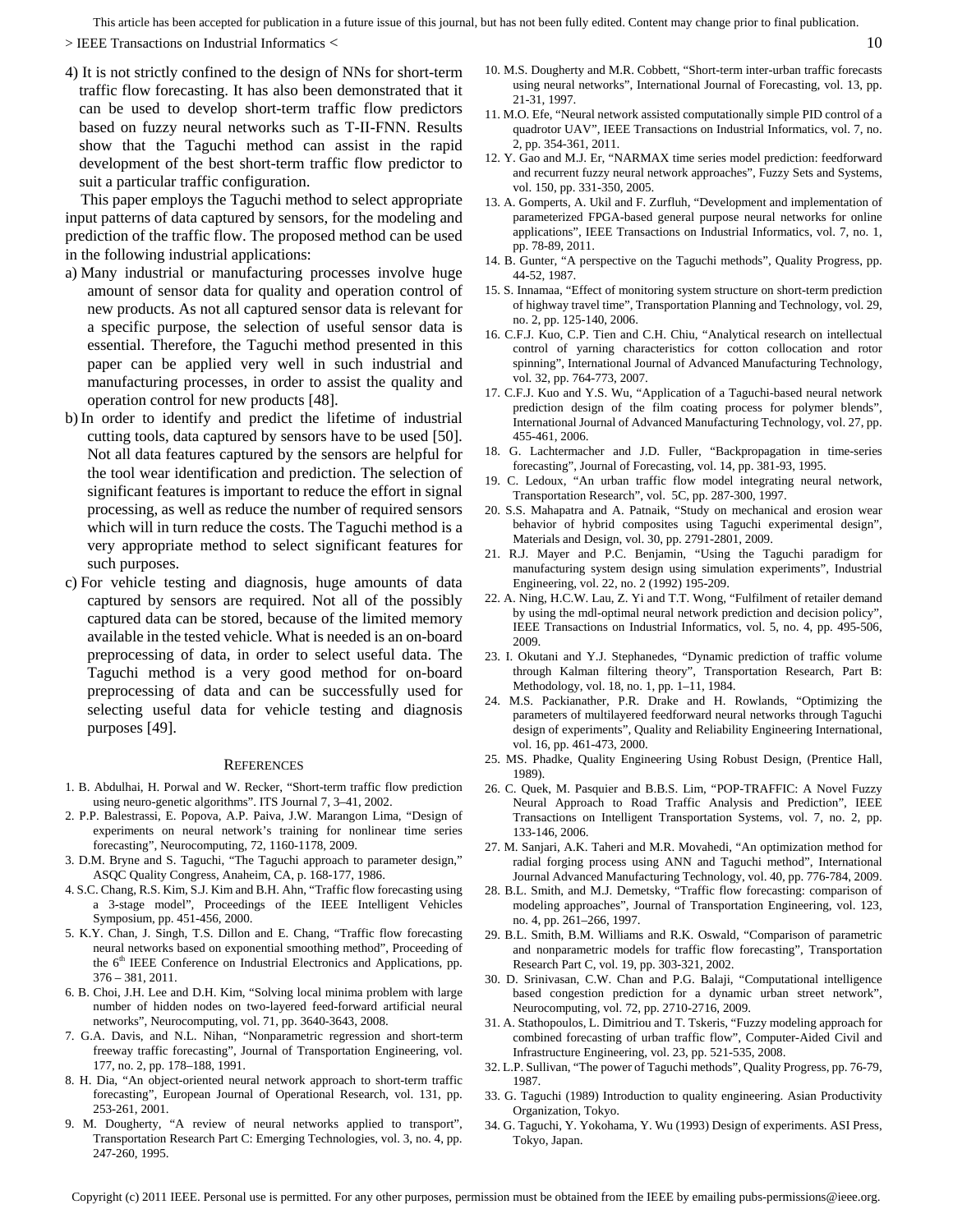This article has been accepted for publication in a future issue of this journal, but has not been fully edited. Content may change prior to final publication.

> IEEE Transactions on Industrial Informatics < 11

- 35. M.C. Tan, S.C. Wong, J.M. Xu, Z.R. Guan and P. Zhang, "An aggregation approach to short term traffic flow prediction", IEEE Transactions on Intelligent Transportation systems, vol. 10, no. 1, pp. 60-69, 2009.
- 36. N. Wanas, G. Auda, M. Kamel and F. Karray , "On the optimal number of hidden nodes in a neural network", IEEE 11th Canadian Conference on Electrical and Computer Engineering, vol 2, pp. 918-921, 1998.
- 37. Y. Wang, M. Papageorgiou and A. Messmer, "A real-time freeway network traffic surveillance tool", IEEE Transactions on Control Systems Technology, vol. 14, no. 1, 18-32, 2006.
- 38. H. Yin, S.C. Wong, J. Xu and C.K. Wong, "Urban traffic flow prediction using a fuzzy-neural approach", Transportation Research Part C, vol. 10, pp. 85-98, 2002.
- 39. G.P. Zhang, B.E. Patuwo and H.Y. Michael, "A simulation study of artificial neural networks for nonlinear time-series forecasting", Computers and Operations Research, vol. 28, pp. 381-396, 2001.
- 40. G. Zhang, B.E. Patuwo and M.Y. Hu, "Forecasting with artificial neural networks: the state of the art", International Journal of Forecasting, vol. 14, pp. 35-62, 1998.
- 41. Z. Zhao, Y. Zhang and H. Liao, "Design of ensemble neural network using the Akaike information criterion", Engineering Applications of Artificial Intelligence, vol. 21, pp. 1182-1188, 2008.
- 42. W. Zheng, D.H. Lee and Q. Shi, "Short-term freeway traffic flow prediction: Bayesian combined neural network approach", Journal of Transportation Engineering, vol. 132, no. 2, pp. 114-121, 2006.
- 43. F.H.F. Leung, H.K. Lam, S.H. Ling and P.K.S. Tam, "Tuning of the structure and parameters of neural network using an improved genetic algorithm", IEEE Transactions on Neural Networks, vol. 14, no. 1, pp. 79-88, 2003.
- 44. K.S. Tang, K.F. Man, Z.F. Liu and S. Kwong, Minimal fuzzy memberships and rules using hierarchical genetic algorithms, IEEE Transactions on Industrial Electronics, vol. 45, no. 1, pp. 162-169, 1998.
- 45. J. Yu, S. Wang and L. Xi, Evolving artificial neural networks using an improved PSO and DPSO, Neurocomputing, vol. 71, pp. 1054-1060, 2008.
- 46. B.M. Wilamowski, Neural network architectures and learning algorithms, IEEE Industrial Electronics magazine, vol. 3, no. 4, pp. 56-63, 2009.
- 47. L. Zhao, Short term traffic flow prediction based on interval type-2 fuzzy network networks, Communications in Computer and Information Science, pp. 230-237, 2010.
- 48. D. Wang, J. Liu and R. Srinivasan, data driven soft sensor approach for quality prediction in a refining process, IEEE Transactions on Industrial Informatics, vol. 6, no. 1, pp. 11-17, 2010.
- 49. H. Schweppe, A. Zimmermann and D. Grill, Flexible on-board stream processing for autormotive sensor data, IEEE Transactions on Industrial Informatics, vol. 6, no. 1, pp. 81-92, 2010.
- 50. J.H. Zhou, C.K. Pang, F.L. Lewis and Z.W. Zhong, Intelligent diagnosis and prognosis of tool wear using dominant feature identification, IEEE Transactions on Industrial Informatics, vol. 5, no. 4, pp. 454-464, 2009.
- 51. B. M. Wilamowski and H. Yu, "Improved Computation for Levenberg Marquardt Training," IEEE Transactions. on Neural Networks, vol. 21, no. 6, pp. 930-937, June 2010.
- 52. J.F.C. Khaw, B.S. Lim and L.E.N. Lim, Optimal design of neural networks using the Taguchi method, Neurocomputing, vol. 7, pp. 225-245, 1995.



**Kit Yan Chan** received PhD degree in Computing from

London South Bank University, United Kingdom in 2006. Currently, he is a Senior Research Fellow at Curtin University, Australia. His research interests include computational intelligence and its applications to new product design, manufacturing process design, and traffic flow forecasting.



 **Saghar Khadem** received the MSc degrees with emphasis on network and Distributed systems from Chalmers University of technology, Sweden in 2010. She is currently a PhD student in Curtin University, Australia. Her current research interests include artificial neural networks, traffic flow forecasting and control, and evolutionary computation.



**Tharam Dillon** is a Fellow of the IEEE, ACS and IE(Aust). He is the research professor at the Digital Ecosystems and Business Intelligence Institute, Curtin University, Australia. He is head of the IFIP International Task Force WG2.12/24 on Semantic Web and Web Semantics, the chairman of the IFIP WG12.9 on computational intelligence, the IEEE/IES Technical Committee on Industrial Informatics, and the IFIP Technical Committee 12 on Artificial Intelligence. He has published more than 750 papers published in international conferences and journals and is the author of 5 books and has another 5 edited books. His current research interests include Web semantics, ontologies, Internet computing, e-commerce, hy-brid neurosymbolic systems, neural nets, software engineering, database systems, and data mining.



 **Vasile Palade** is currently working as a lecturer with the Department of Computer Science, University of Oxford, UK. He obtained his PhD at the University of Galati, Romania, in 1999. His research interests are in the area of computational intelligence with application to bioinformatics, fault diagnosis, web usage mining, among others. He published more than 80 papers in journals and conference proceedings as well as several books. He is an IEEE senior member.



 **Jaipal Singh** received his PhD degree in computer science from La Trobe University, Melbourne, Australia in 2007. He has been doing research on network algorithms for more efficient routing, resource optimisation and improved quality of service. He is currently a research fellow at Curtin University working on short-term traffic forecasting, traffic visualisation and real-time congestion management. He is also developing new cyber-physical systems architectures in intelligent transportation systems.



**Elizabeth Chang** received her PhD in Computer Science from La Trobe University, Australia, in 1996. Since 2006, she is the professor at the Digital Ecosystems and Business Intelligence Institute, Curtin University, Australia. She has co-authored 3 books and has published over 350 scientific papers. Her research interest includes: ontology and multi-agent systems, data mining for business intelligence, trust, security and risk in e-Business, XML, Web Services, P2P for collaborative environments, web